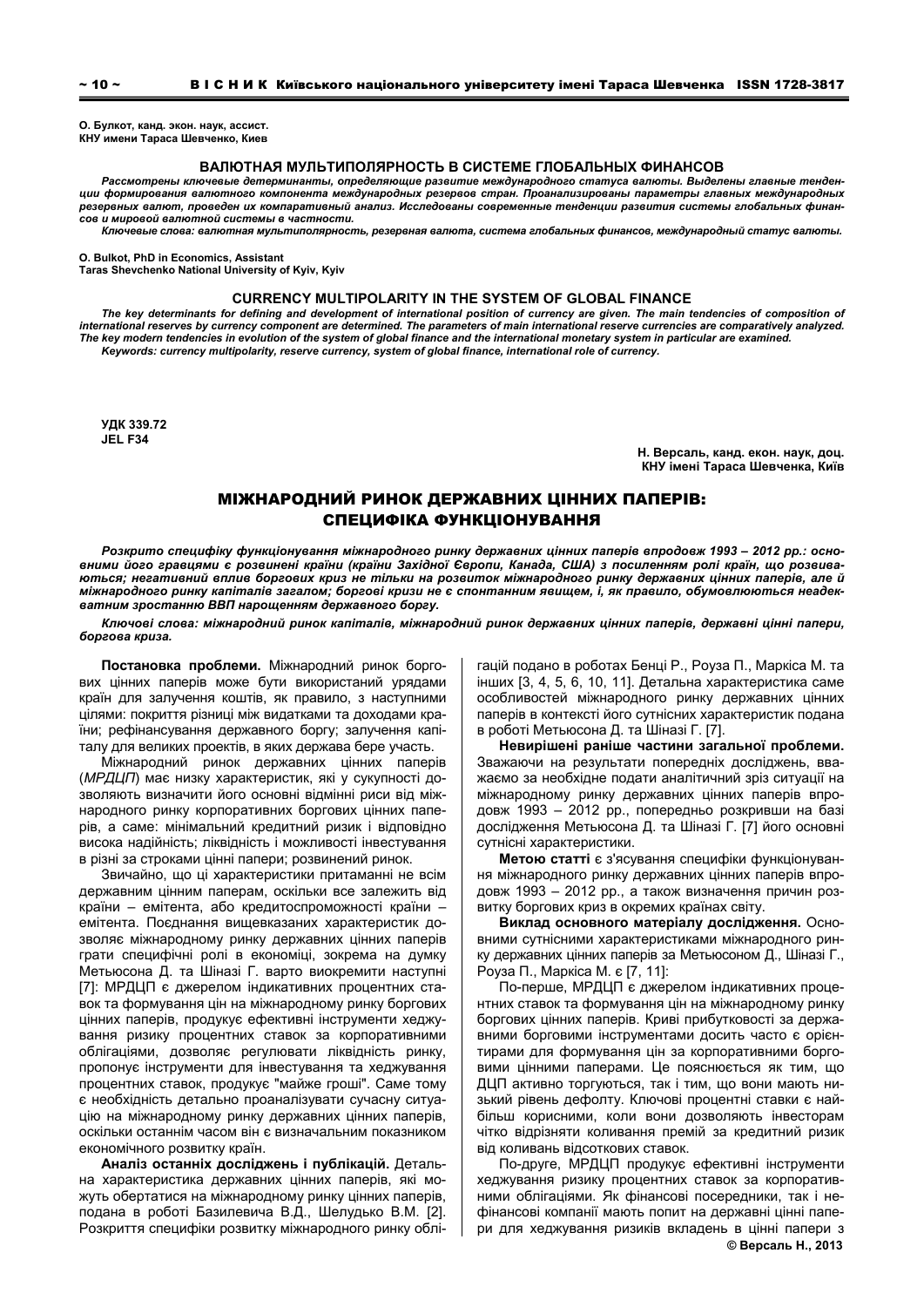фіксованим доходом, в першу чергу процентного ризику і ризику розривів у термінах погашення. Учасники на первинному ринку, включаючи дилерів цінних паперів, часто продають короткострокові державні цінні папери, щоб знизити ризик втрат з цінних паперів при підвищенні процентних ставок або при зниженні цін на облігації. Учасники міжнародного ринку цінних паперів часто купують і продають державні цінні папери для управління портфельними ризиками.

Однак, іноді можливі й інші варіанти розвитку подій. Так, величезні втрати виникли у трейдерів боргових цінних паперів, які намагалися застрахуватися з використанням державних цінних паперів під час колапсу Long-Term Capital Management (LTCM) восени 1998 р. Основна ідея функціонування фонду: виявлення паперів, неправильно оцінених щодо інших цінних паперів. Довгі позиції трималися за недооціненими, короткі - за переоціненими цінними паперами. Основні напрямки в стратегії: конвергенція між суверенними облігаціями емітентів США, Японії та Європейських країн; конвергенція між суверенними облігаціями емітентів Європейських країн; конвергенція між on-the-run (нещодавно випущеними) and off-the-run (давно випущеними) державними облігаціями США. Фонд мав позиції на різноманітних ринках: датські заставні, американські казначейські облігації, російські державні казначейські облігації, американські акції, заставні облігації, латиноамериканські облігації, англійські облігації й американські свопи. LTCM прагнув, щоб волатильність активів фонду була близько 20% щодо річної середньої вартості активів і в середньому становила 11,5%. Фонд почав торгувати в лютому 1994 р., а вже в 1995 р. інвестори заробили 43%, а в 1996 р. – 41%. За підсумками трьох років (кінець 1997 р.) прибуток склав близько 40%. Однак, 17 серпня 1998 р. Росія оголосила дефолт по внутрішньому боргу. З цього моменту почався період драматичних ринкових подій, які призвели фонд до величезних збитків. Вже 21 серпня 1998 р. його збитки склали 551 млн. дол. США, здебільшого по позиціях, які не мали жодного відношення до Росії, але ефект від її дефолту не безпосередньо вплинув на їх результат. Збиток до 21 серпня був більшим, ніж 10-тикратна денна волатильність активів фонду. Комп'ютерні таблиці розрахували нульову ймовірність такої події, якщо виходити з нормального розподілу ймовірностей [8, 9].

На початку вересня 1998 р. інвестори фонду побачили, що їхні інвестиції скоротилися наполовину від рівня січня, і фонд стрімко втрачав капітал. Зустрівшись 23 вересня 1998 під заступництвом Федерального резервного банку Нью-Йорка, глави 14 провідних банків та інвестиційних компаній вирішили інвестувати до фонду LTCM 3,65 млрд. дол. США. У жовтні 1999 р. фонд був poзформований [8, 9].

По-третє, МРДЦП дозволяє регулювати ліквідність ринку. Угоди з державними цінними паперами на грошовому ринку та на ринку репо-угод використовуються для управління ліквідністю як інституційними, так й індивідуальними інвесторами. Оскільки операції репо забезпечені, фінансування на ринку репо відбувається за нижчими ставками, ніж за беззаставними кредитами.

По-четверте, МРДЦП пропонує інструменти для інвестування та хеджування процентних ставок. Мінімальний кредитний ризик і порівняно низький ринковий ризик інвестування в державні цінні папери перетворюють їх на відносно безпечні довгострокові інвестиції для пенсійних фондів, страхових компаній та інших інституціональних інвесторів. Крім того, законодавчо встановлені на національному рівні інвестиційні обмеження створюють стимул для інституційних інвесторів вкладати кошти в облігації з низькими кредитними ризиками та тривалими строками погашення, тобто в державні цінні папери.

Спекулянти та арбітражери також використовують ринки державних цінних паперів для прийняття позицій на рівні процентних ставок. Однією з причин цього є те, що можна швидко і дешево відкривати і закривати позиції в ліквідних державних цінних паперах, в т.ч. використовувати ринки репо.

По-п'яте, МРДЦП продукує "майже гроші". Державні цінні папери є фактично замінниками валюти країниемітента. В короткостроковому періоді державні цінні папери мають низький ринковий ризик і, таким чином, є надійним засобом збереження вартості. Як результат, державні цінні папери можуть бути якісним видом застави, особливо в угодах з підтримки ліквідності. Державні цінні папери провідних країн світу дають впевненість у збереженні коштів, особливо казначейські цінні папери США, державні цінні папери Німеччини та державні цінні папери інших стабільних країн Європи, державні цінні папери Японії.

Що ж до активності країн на МРДЦП, то варто відзначити наступні особливості впродовж останніх десятиліть:

1) Основними гравцями на цьому ринку, особливо на стадії його формування. були країни Європи та Канада. Частка випуску державних боргових цінних паперів урядів цих країн складала станом на грудень 1993 р. понад 65%. І основними країнами – позичальниками були Канада, Швеція, Італія, Фінляндія, Австрія, Данія, Велика Британія. Німеччина та Франція стали активними учасниками МРДЦП лише згодом - у 1998 – 1999 р. США ніколи не домінували на цьому ринку та посідали дуже низькі позиції: їх запозичення досі не перевищували 5 млрд. дол. США.

2) Частка розвинутих країн традиційно є домінуючою на цьому ринку, хоча, звичайно, за останні 20 років вона значно знизилася. Якщо у грудні 1993 р. вона становила 74,85%, то у грудні 2012 р. лише 54,91%. Водночас, не можна сказати, що існує стала тенденція до її зниження. Так, дійсно починаючи з грудня 1993 р. до березня 2001 р. уряди розвинутих країн поступово зменшували заборгованість на міжнародному рівні, і її частка навіть становила менше 50%. Водночас, починаючи з грудня 2001 р. і до червня 2009 р., вони поступово нарощували свою активність у запозиченні коштів на міжнародних ринках. Однак, боргові кризи країн Європи суттєво похитнули позиції розвинутих країн - позичальників на МРДЦП.

3) Кризи на МРДЦП, як правило, не є спонтанним явищем (рис. 1). Наприклад, уряди Італії та Іспанії зав-ЖДИ бУЛИ АКТИВНИМИ УЧАСНИКАМИ МРДЦП, а УРЯД Італії традиційно посідав провідні позиції у випуску міжнародних державних цінних паперів. Однак, можуть бути виключення, що можна продемонструвати на прикладі останніх подій у Португалії, Іспанії, Греції та на Кіпрі, коли фактично, заборгованість цих країн зростала досить швидко, нерівномірно та не відповідала обсягам ВВП:

- по-перше, швидкість у нарощенні боргу: Греція – у вересні 2008 р. заборгованість складала 57,77 млрд. дол. США, а вже через рік 109,46 млрд. дол. США, Португалія – у грудні 2008 р. 30,48 млрд. дол. США, а за рік – 44,40 млрд. дол. США, Іспанія – у вересні 2008 р. 65,97 млрд. дол. США, а за рік – 80,62 млрд. дол. США. Проте, найскладніша ситуація виникла на Кіпрі: у березні 2009 р. заборгованість складала 1,55 млрд. дол. США, а за рік – 5,14 млрд. дол. США.

- по - друге, нерівномірність у нарощенні боргу: значні сплески діяльності на ринку, що є очевидним з **рис. 1.**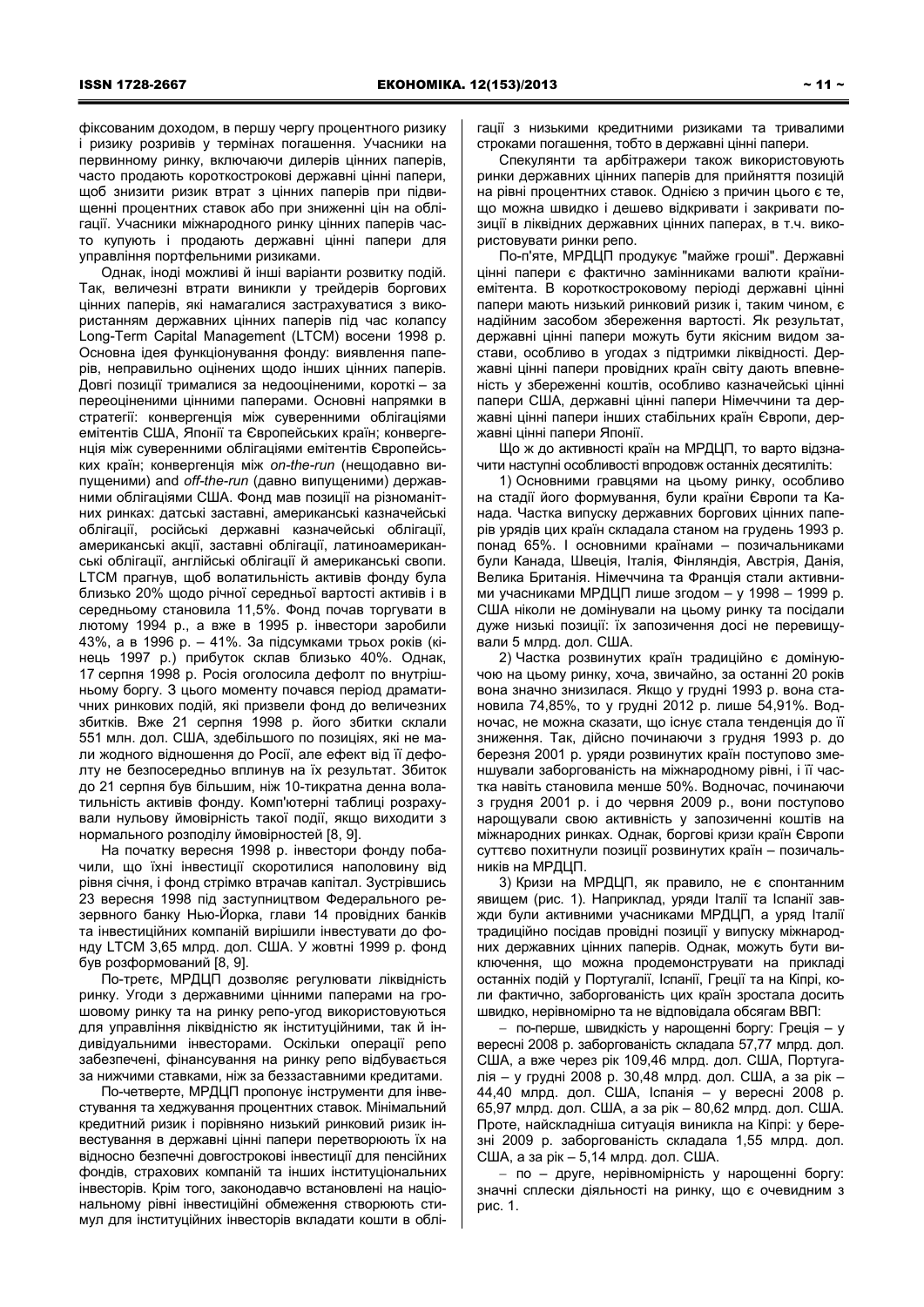- по-третє, невідповідність зростання заборгованості за міжнародними державними цінними паперами зростанню та обсягу ВВП. Можемо навести лише приклад Греції та Німеччини: станом на вересень 2009 р.

борг Німеччини на МРДЦП складав 139,47 млрд. дол. США, тобто перевищував борг Греції лише на 30 млрд. дол. США, і це при тому, що обсяги ВВП цих двох країн суттєво різняться.



Рис. 1. Динаміка питомої ваги заборгованості окремих країн Європи у загальному обсязі МРДЦП за 1993 – 2012 рр., %

**\*** Джерело: побудовано за даними BIS.

4) Країни, що розвиваються, останнім часом є дуже активними учасниками МРДЦП. Передусім, країни, що розвиваються, представлені чотирма основними регіонами:

- по-перше, країни Африки та Близький Схід займають незначну частку цього ринку, хоча вона має постійну тенденцію до зростання. Основними позичальниками останнім часом є уряди таких країн, як Ізраїль, Катар, ПАР, ОАЕ;

– по-друге, країни Азії та Океанії. Найбільш цікавими представниками регіону є Індія та Китай. Однак, Індія жодного разу не виходила на МРДЦП. Китай останнім часом суттєво наростив свою присутність. Основними позичальниками останнім часом є Філіппіни, Індонезія. Китай:

– по-третє, країни Європи, частка яких на МРДЦП перевищує частку двох попередніх регіонів у більш, ніж 1,6 рази. Основні позичальники: Польща, Туреччина, Pociя, Угорщина, Чехія, Україна;

– по-четверте, країни Латинської Америки та Карибів, обсяги заборгованості за якими є майже такими ж, як і країн Європи і становлять на сьогодні понад 250 млрд. дол. США. Основні позичальники: (Бразилія, Мексика, Аргентина, Венесуела, Колумбія).

Висновки. Таким чином, МРДЦП відіграє важливу роль у фінансуванні урядів країн усього світу та має характеристики, які дають широкі можливості інвесторам для формування стратегій інвестування, орієнтованих як на підтримання ліквідності, так і на отримання спекулятивних прибутків: МРДЦП є джерелом індикативних процентних ставок та формування цін в цілому на ринку боргових цінних паперів; МРДЦП продукує ефективні інструменти хеджування ризику процентних ставок за корпоративними облігаціями, за виключенням ситуації з LTCM; МРДЦП має можливість продукувати ліквідність ринку та забезпечувати хеджування процентних ставок тощо. Аналіз ситуації на міжнародному ринку державних цінних паперів впродовж 1993 – 2012 рр. засвідчив, що, по - перше, на ринку домінують розвинені країни, зокрема з Західної Європи, Канади та США, хоча останнє десятиліття позначене якісними зрушеннями, а саме поступовим захопленням цього ринку країнами, що розвиваються, особливо країнами Латинської Америки, Східної Європи та Росії, Китаю, По-друге, боргові кризи не є спонтанним явищем, і, як правило, обумовлюються неадекватним зростанню ВВП нарощенням боргу. І звичайно, їх вплив є негативним не тільки для розвитку міжнародного ринку державних цінних паперів, а й в цілому міжнародного ринку капіталів, зважаючи на наведені сутність характеристики цього ринку.

## Список використаної літератури:

1. Версаль Н.І. Особливості функціонування міжнародного ринку боргових цінних паперів / Н.І. Версаль // Збірник наукових праць ДЕТУТ. Серія "Економіка і управління". – 2012. – Вип. 19. – С. 317 – 325

л школовные гуправляния готовы синтистов от от одень должных гуправляния и составит со стать Н.В. Ковтун та ін.; за ред. В.Д. Базилевича. – К.: Знання, 2011. – 1094 с.

3. Benzie R. The development of the international bond market / R. Benzie // BIS Economic Papers. – No. 32 – January 1992. – Basle, Bank for International Settlements. – 92 p.

4. BIS Quarterly Review, December 2006, 2007, 2008, 2009, 2010: [Електронний ресурс]. – Режим доступу: http://www.bis.org/publ/qtrpdf.

5. Bond Markets and Prices: [Електронний ресурс]. – Режим доступу: http://www.investinginbondseurope.org/Pages/BondMarketsAndPrices.aspx ?folder\_id=510.

6. International bond markets: [Електронний ресурс]. – Режим достуny: http://www.bauer.uh.edu/rsusmel/7386/ln12.pdf.

7. International Capital Markets: Developments, Prospects, and Key Policy Issues. By a Staff Team led by Donald J. Mathieson and Garry J. Schinasi. International Monetary Fund August 2001. - [Електронний ресурс]. – Режим доступу: www.imf.org.

8. Lowenstein R. When Genius Failed: The Rise and Fall of Long-Term Capital Management [TekcT] / R. Lowenstein. – Random House Trade Paperbacks, 2001. – 304 p.

9. MacKenzie, D. Long-Term Capital Management and the sociology of arbitrage / D. MacKenzie // Economy and Society Volume. - 2003. - No 3. -P. 349–380.

10. Prasad E. IMF Bonds: Details and Implications / Е. Prasad // [Електронний ресурс]. – Режим доступу: http://www.brookings.edu/articles/ 2009/0504\_IMF\_bonds\_prasad.aspx.

11. Rose Peter S., Marquis Milton H. Money and Capital Markets [текст] / P. S. Rose, M. H. Marquis. – McGraw-Hill/Irwin, 2007 – 767 p.